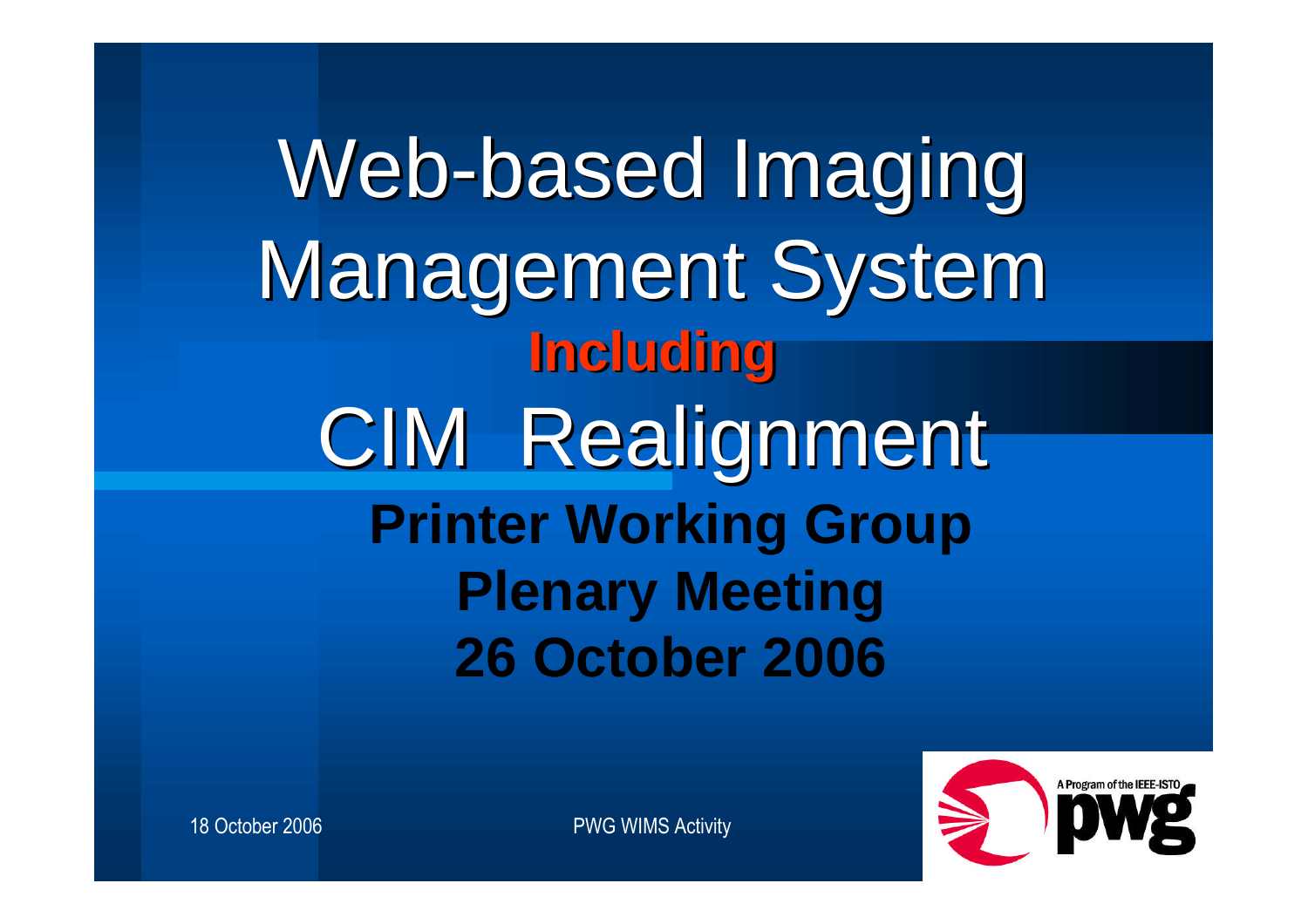

## **Background – WIMS WG**

- **Original Objective- Standard for remote Monitoring and Configuration of Imaging equipment :**
	- Managed within the Enterprise but located in remote offices
	- Managed by a third party company leasing out equipment
	- Managed by a third party under a maintenance contract
- **As this objective was considered, two major development requirements for Imaging Equipment emerged:**
	- A consistent management model
	- A Web-Services type management approach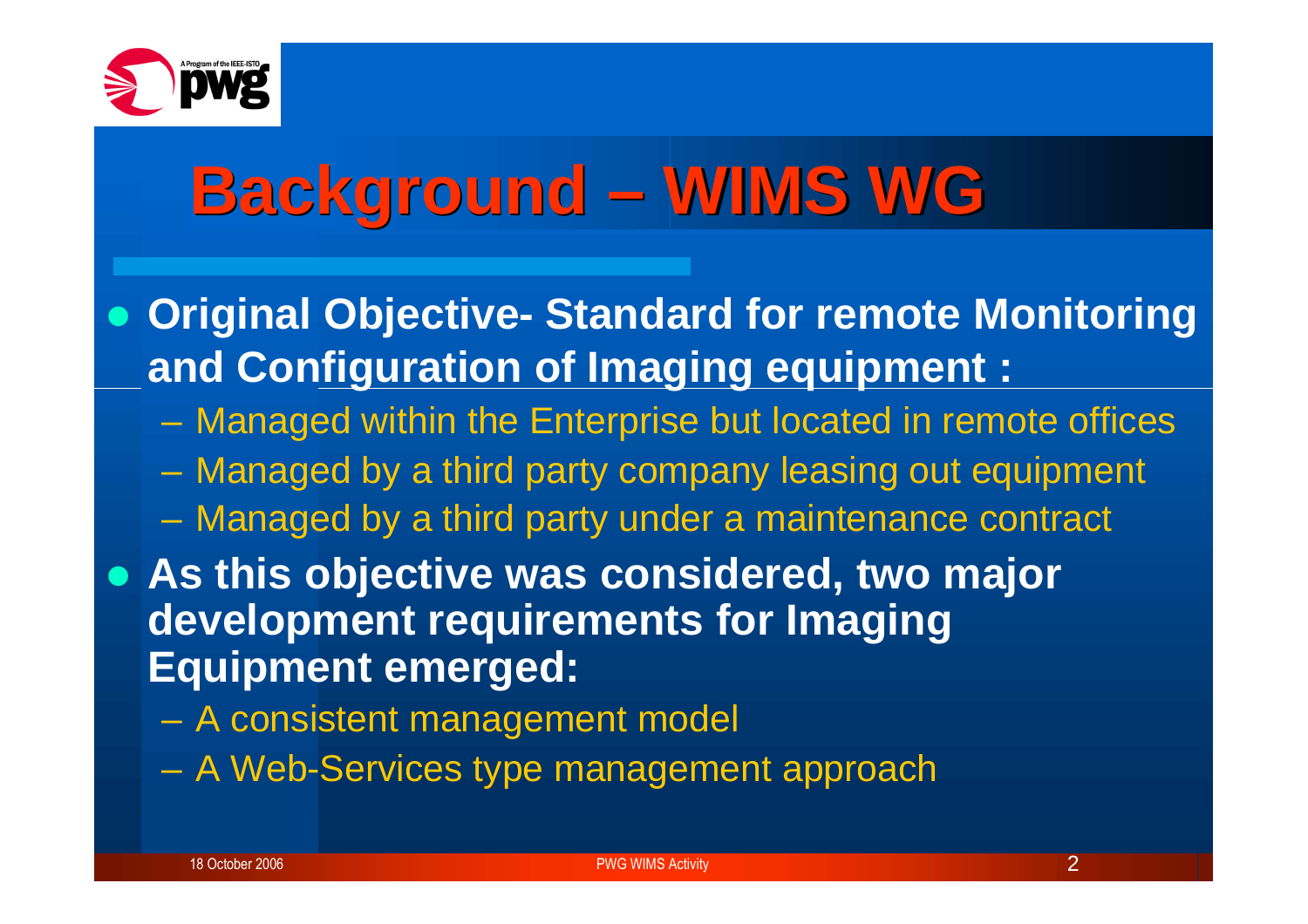

## **Background – WIMS WG**

#### **Working Group Chartered in 2003 to develop** – A consistent Device and Service management mechanism

- Applicable to both intra and extra-enterprise management
- compatible with the new generation of Management **Applications**
- A flexible Management Model that is
	- Applicable to services as well as devices
	- Extensible to imaging equipment beyond printers
	- Structured to support management information communications in the way information is consumed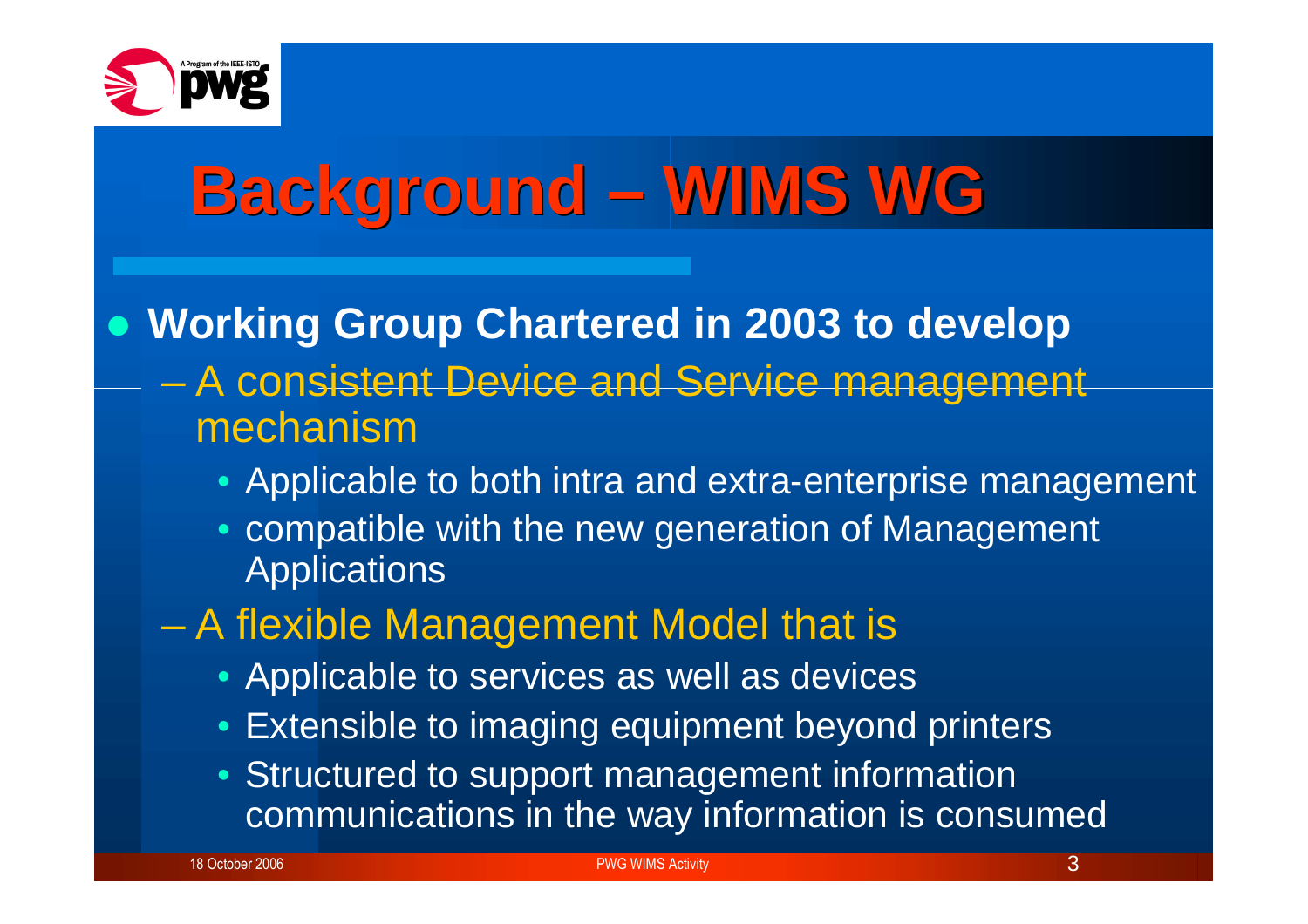

# **WIMS Projects**

- **WIMS "Protocol"**
- **Generation/Conversion of Imaging Management information into XML Schema**
- **Counter Specification, MIB and Schema**
- **Incorporation of the Management model into the Semantic Model**
- **Preparation for Web Services based management by update of DMTF/CIM**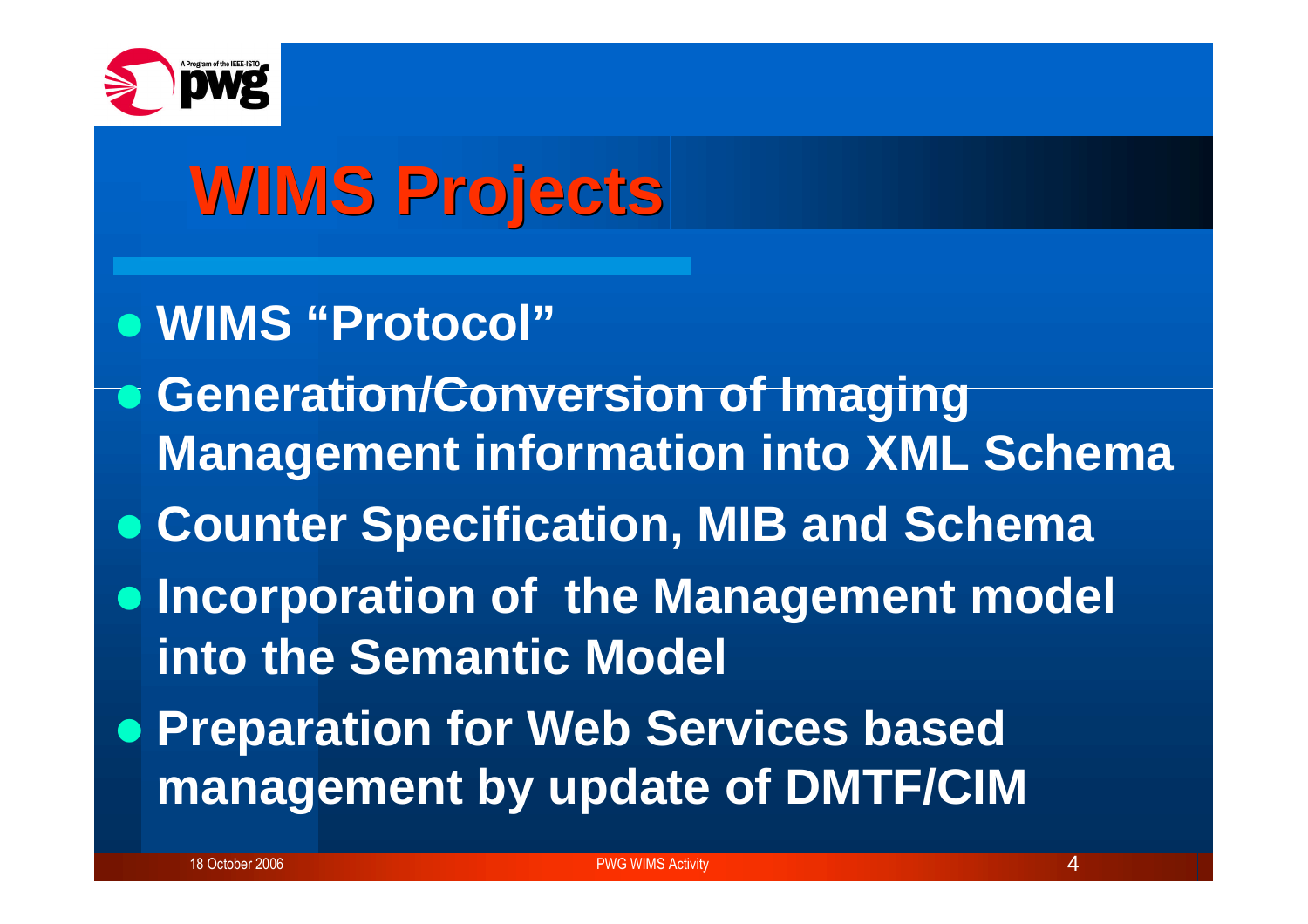

## **WIMS "Protocol"**

#### **Definition of:**

#### – **The Agent Interface -** Operations necessary

- to allow Manager access,
- to solicit a Schedule of management actions,
- to report on requested elements and
- to provide alert information for identified events.
- **The Management Interface** Operations by which the Manager requests information
- The monitoring, management and administrative **Actions** in the Schedule of Management Interface operations to be performed by the Agent.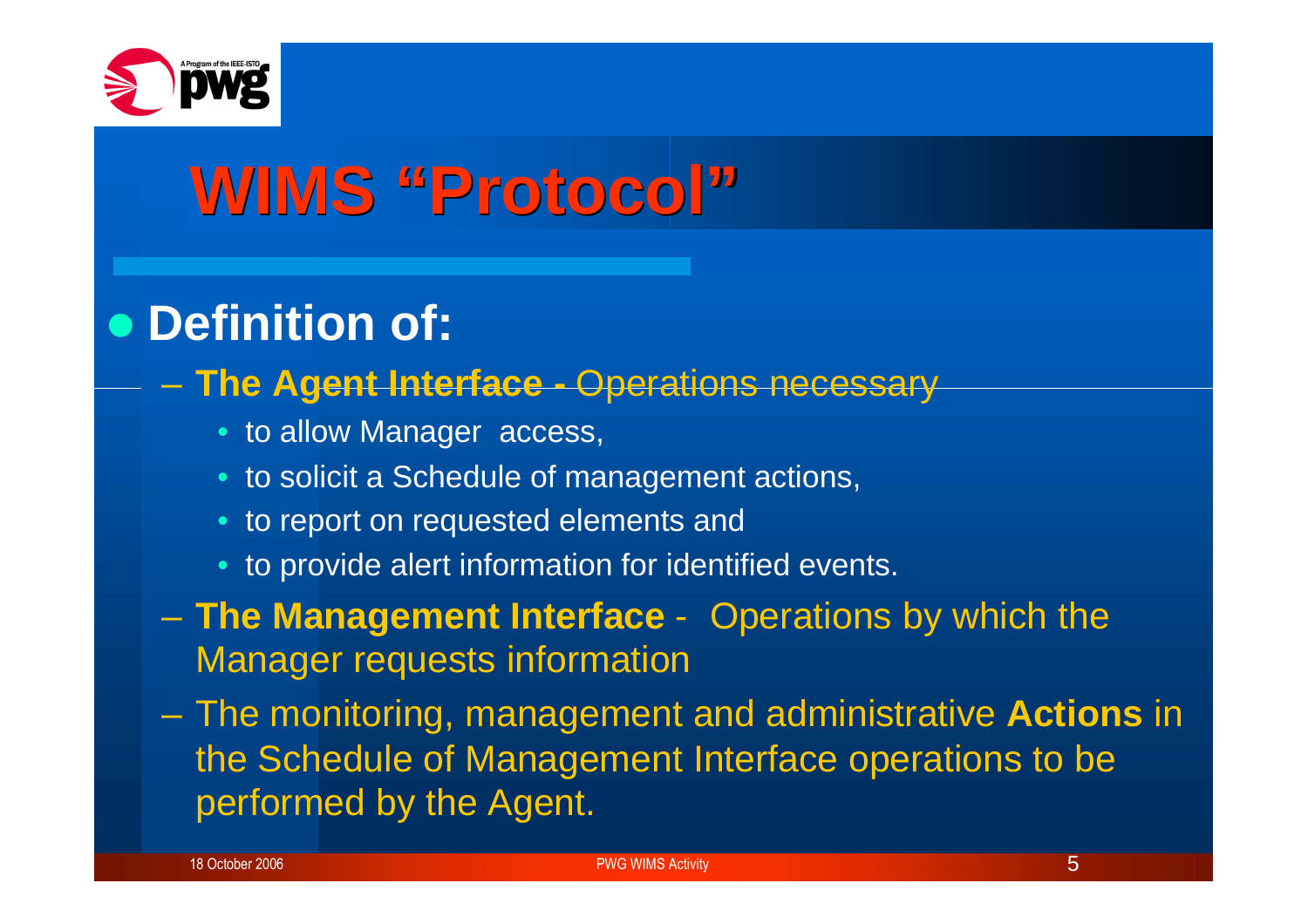

### **WIMS "Protocol"**

• Application of "Schedule" concept by which:

- Agent can initiate all connections with the manager, including the initial one;
	- Management only with the consent of the managed
- Managers provide a schedule of actions that the Agent is to perform;
	- Such as getting the next schedule
- The Agent executes actions without specific intervention of manager;
	- Such as sending reports to the manager at certain times and/or under certain conditions

18 October 2006 **PWG WIMS Activity 6 Activity 6 Activity 6 Activity 6 Activity 6 Activity 6 Activity 6 Activity**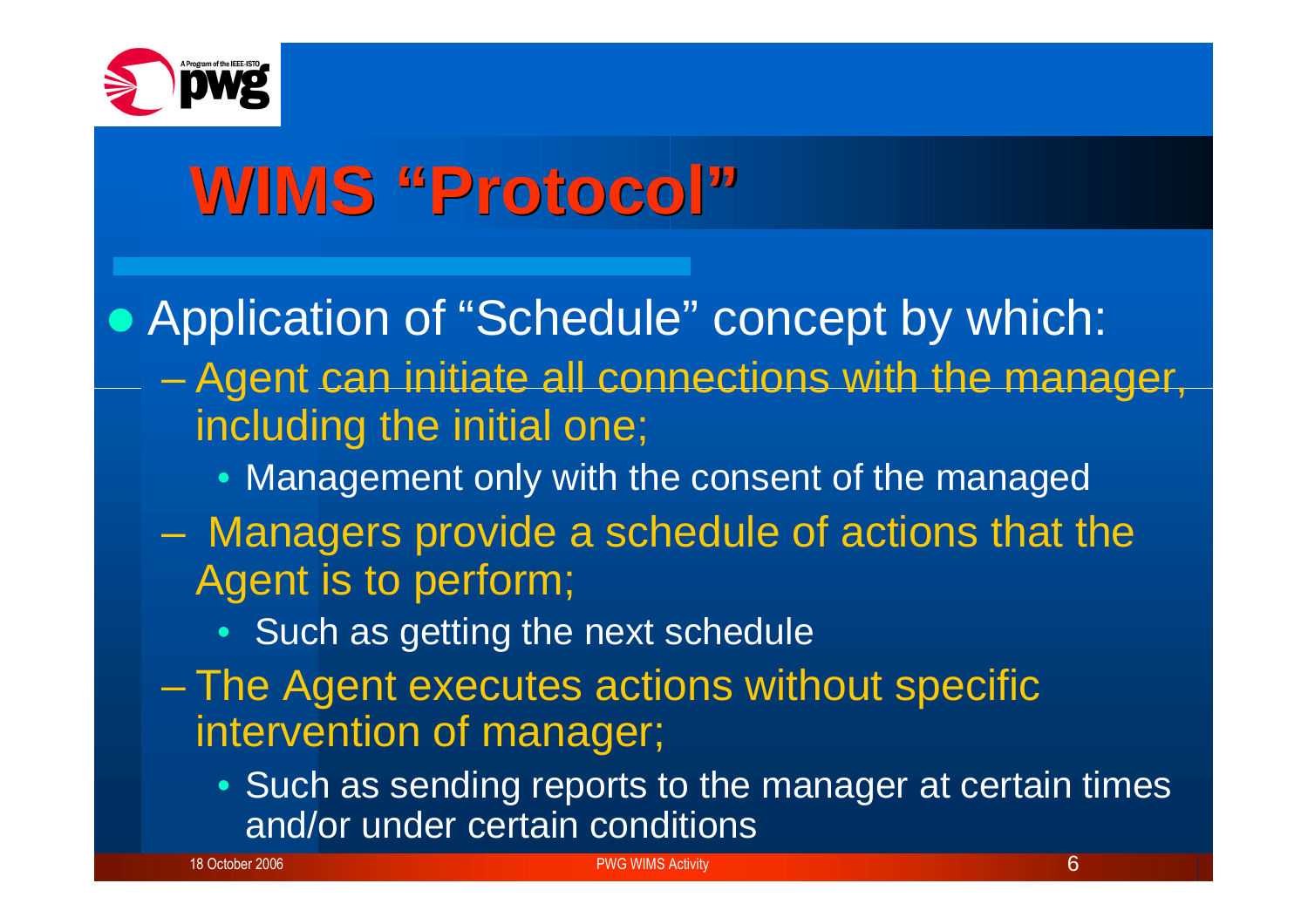

#### **WIMS "Protocol"**

**"Abstract Protocol" (without binding) PWG Candidate Standard 5106.2-2006 - Web-based Imaging Management Service** Uses Management Elements Derived from – Printer MIB, Counter Spec, etc. Needs Document "Binding" protocol to transport – Intended for SOAP over HTTP – Effort pending planned implementation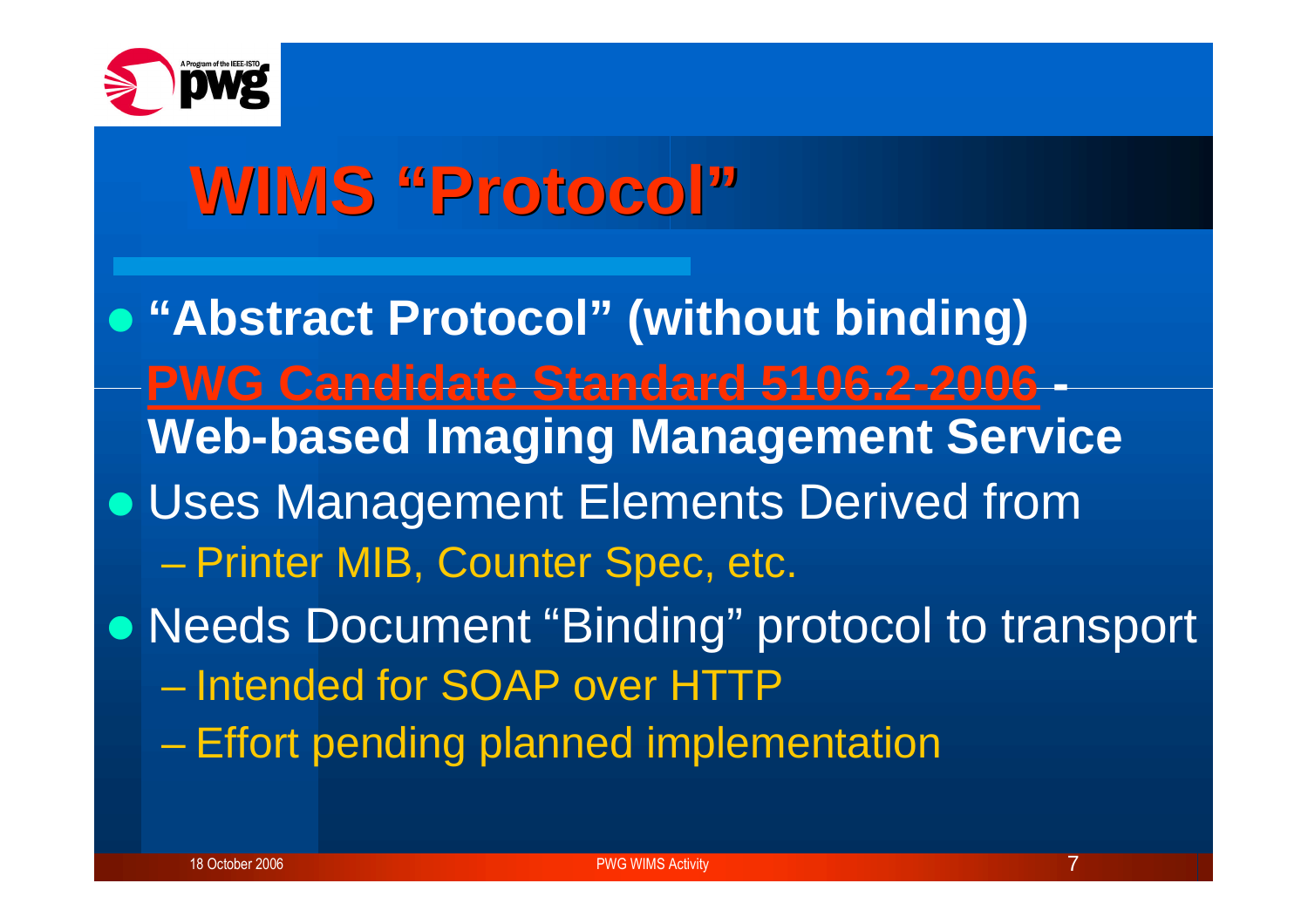

#### **Management Elements - XML Schema**

- **Derivation of XML Schema elements from Related MIBs and Counter Spec elements**
	- **RFC2790- HR MIB**
	- **RFC3805- Printer MIB V2**
	- **RFC3806- Printer Finishing MIB**
- **Schema in:** 
	- **ftp://ftp.pwg.org/pub/pwg/wims/schemas/**
- **Last WIMS versions in**
	- **wims-schemas-20060612.zip**
- **Effort then to incorporate in Semantic Model**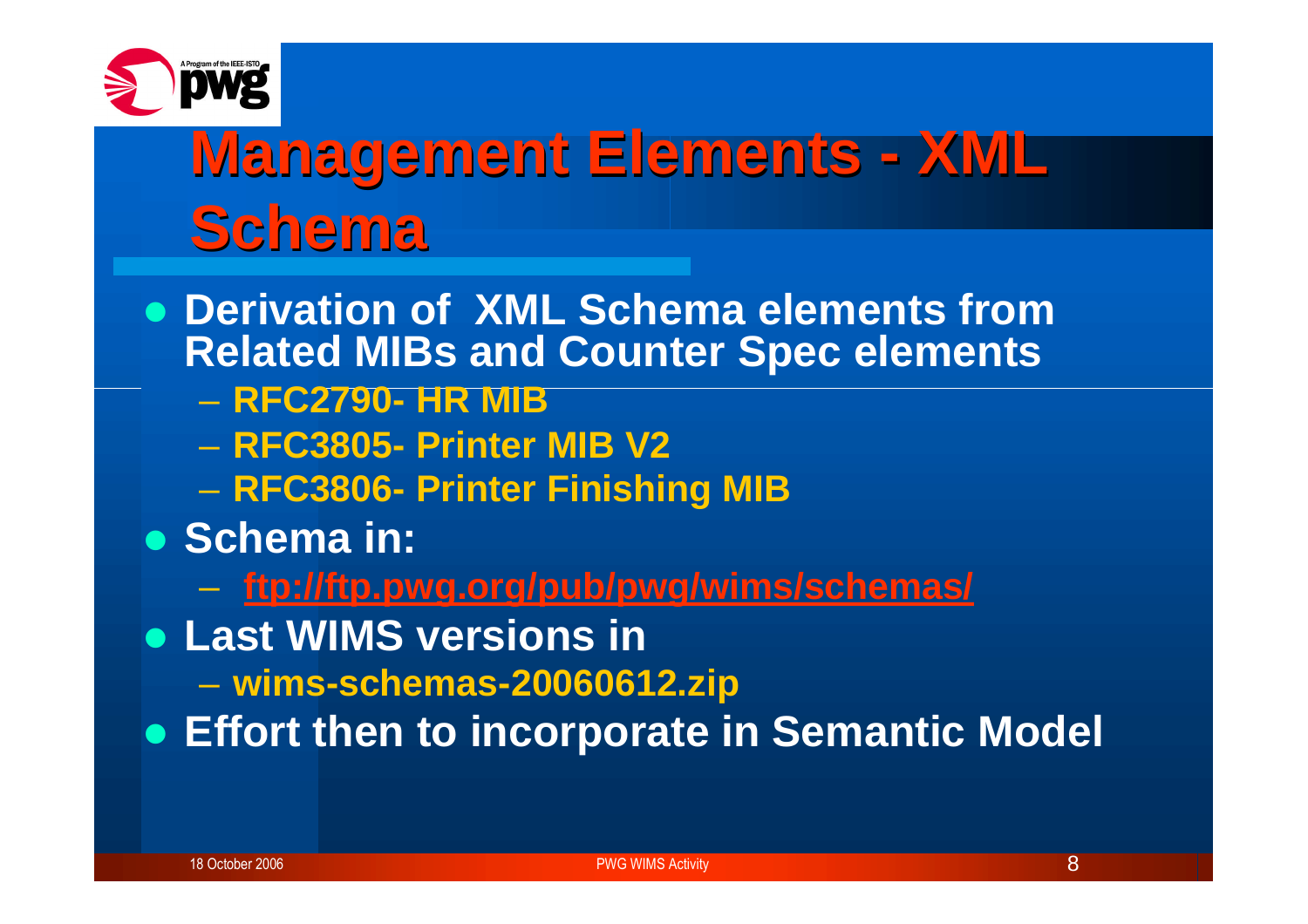

### **Counter Specification**

#### **Management Elements**

- **Printer MIB (etc.) provided elements for Device**
- **IPP provided elements for Job**
- **Needed elements addressing Services**
- **PWG Standard for Imaging System Counters PWG Candidate Standard 5106.1-2005**
	- **–** WorkTotals Counters
	- Datastream Counters
	- Auxiliary Counters
	- Waste Counters
- Maintenance Counters
- Media Used Counters
- Availability Counters
- Monitoring Counters

#### **For Email, Fax, Print, Scan, Copy & Transform Services**

18 October 2006 PWG WIMS Activity 9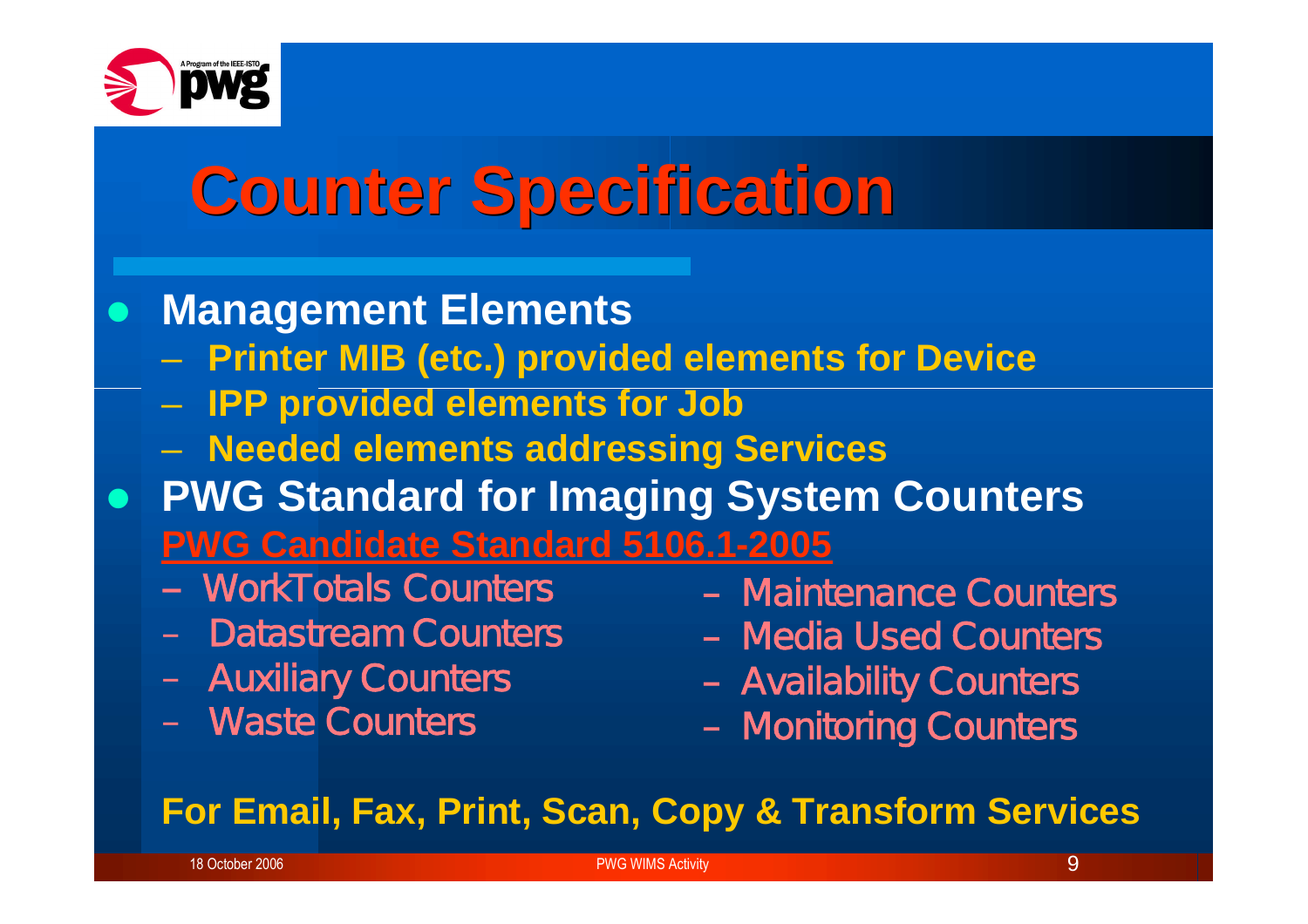

### **Imaging System Management by Web Services**

- **Overall trend toward Web Services**
	- **MS- Management**
	- **WSDM (OASIS)**
	- **MTF WEBM**
- **Desirable both for manufacturers and for users to have consistent Management Model**
- **DMTF/CIM**
	- **Providing the Models for WSDM**
	- **Has taken the task or resolving WS-Management and WSDM incompatabilities**

 **Important that the CIM reflect up-to-date management model for Imaging Systems**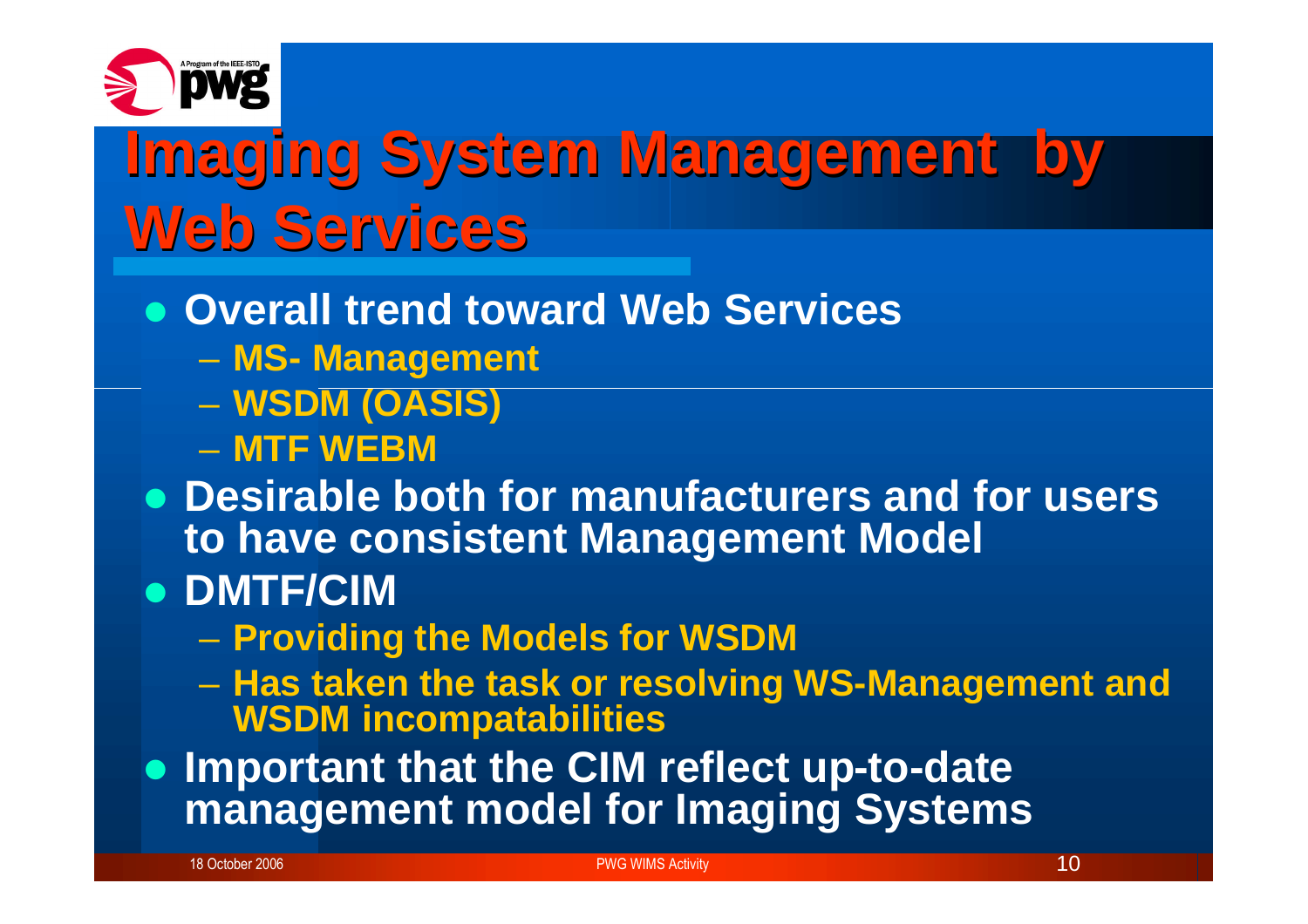

## **PWG Agreement with DMTF**

**Alliance with DMTF: "Together, the groups will work to review and update the DMTF's Common Information Model (CIM) with input based on the latest Printer Management Information Base (MIB) and the PWG Common Semantic Model."**

**June 14, 2005 DMTF Press release**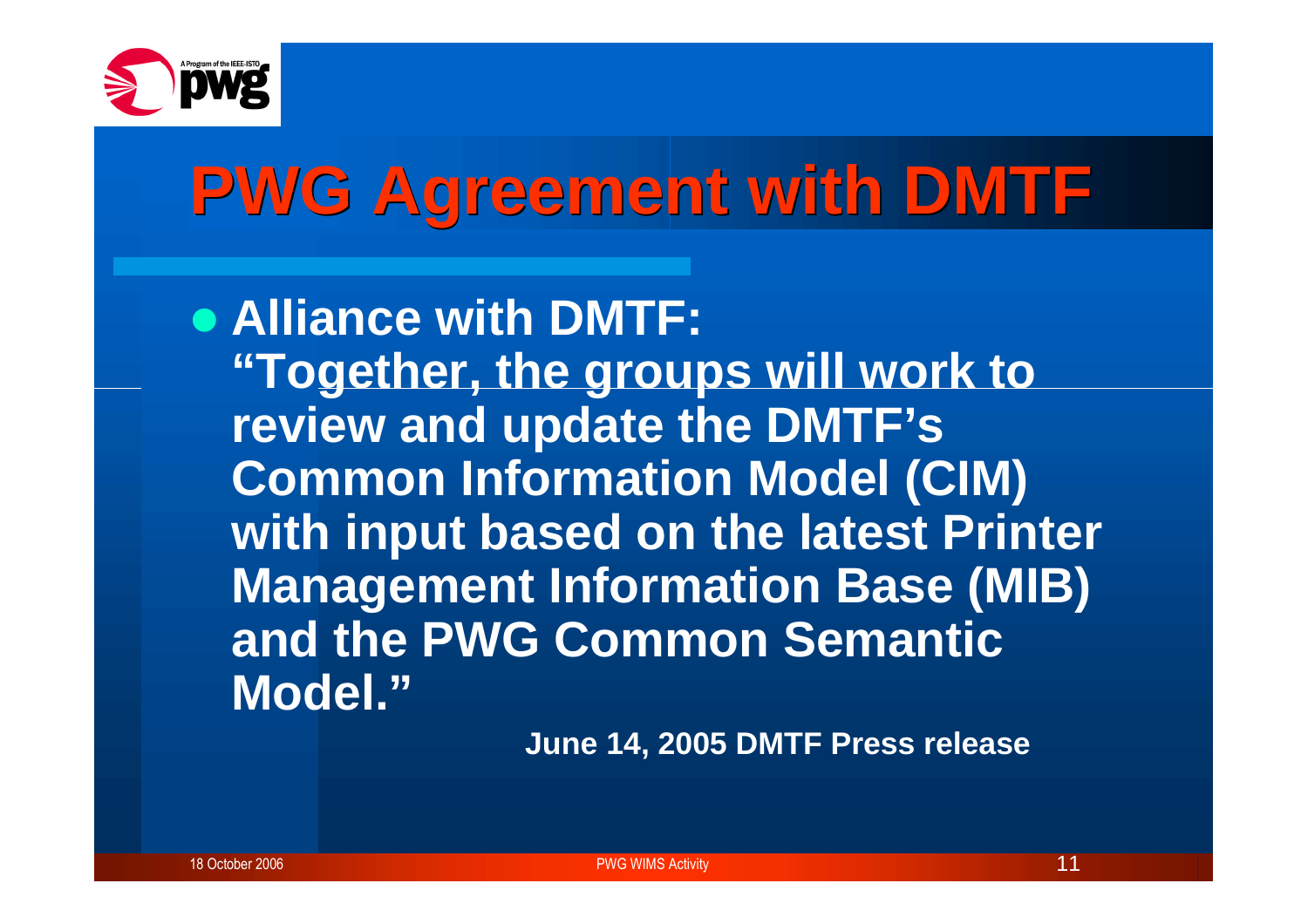

#### **CIM Printer Realignment Effort**

#### **Approach**

- Three Phases
	- **Phase 1 - Editorial corrections; mapping objects, additional enums**
	- **Phase 2 - Fix definitions of ambiguous properties, deprecate non-interoperable properties; move properties to correct parent class**
	- **Phase 3 – Add needed management items that are available through printer management applications**
	- **Possible Phase 4 - Expand Model to include MFDs**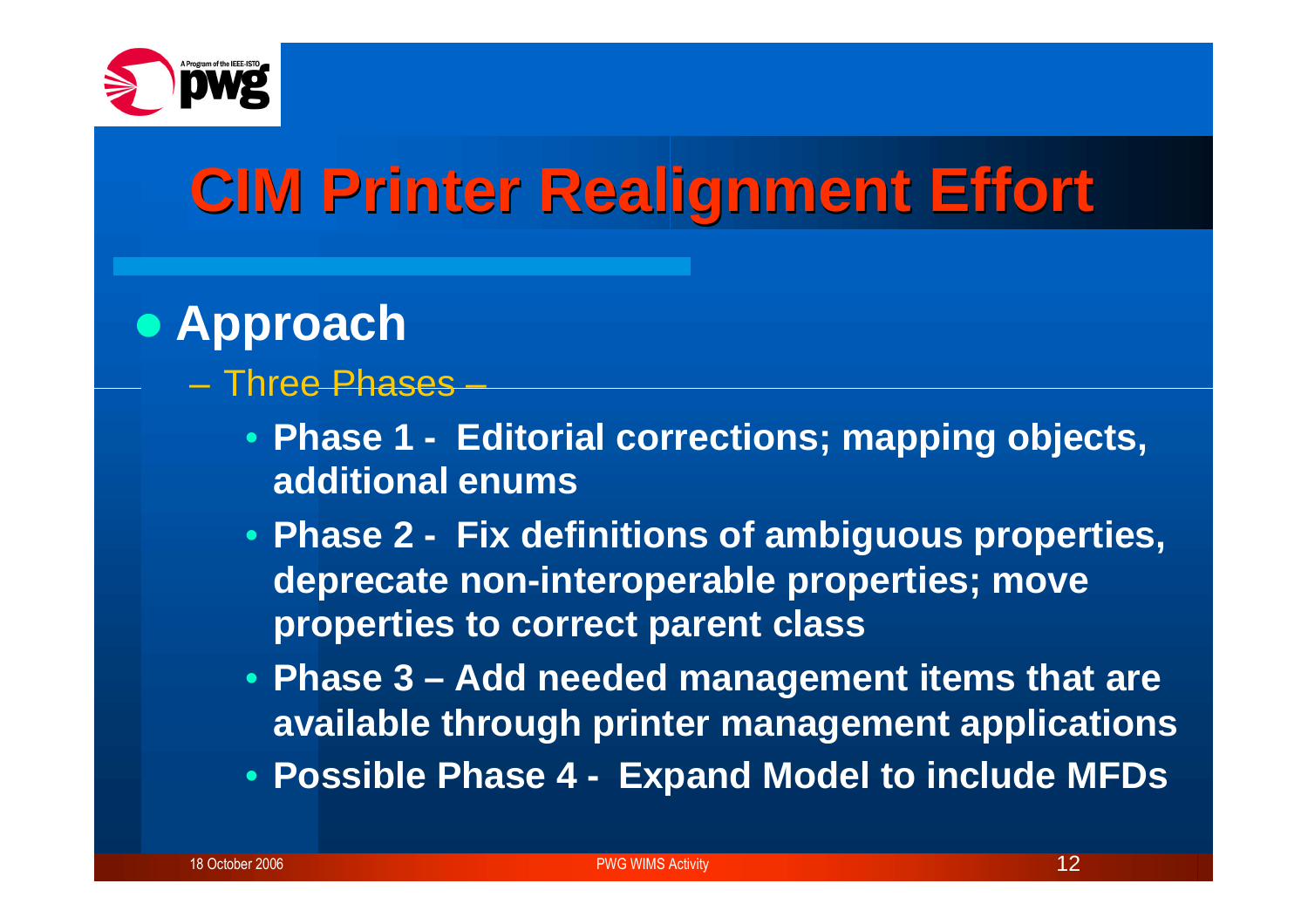

#### **CIM Printer Realignment Effort**

#### **Process**

- **Create "white paper" description of changes, additions, deletions with explanations**
- **Create formal DMTF Change Requests (CR) from white paper**
- **Issue Call for Objections to alert PWG membership to changes**
- **Submit CRs to DMTF/CIM**
- **When all CR's Approved by DMTF, update White Paper and submit to PWG as Informative Document**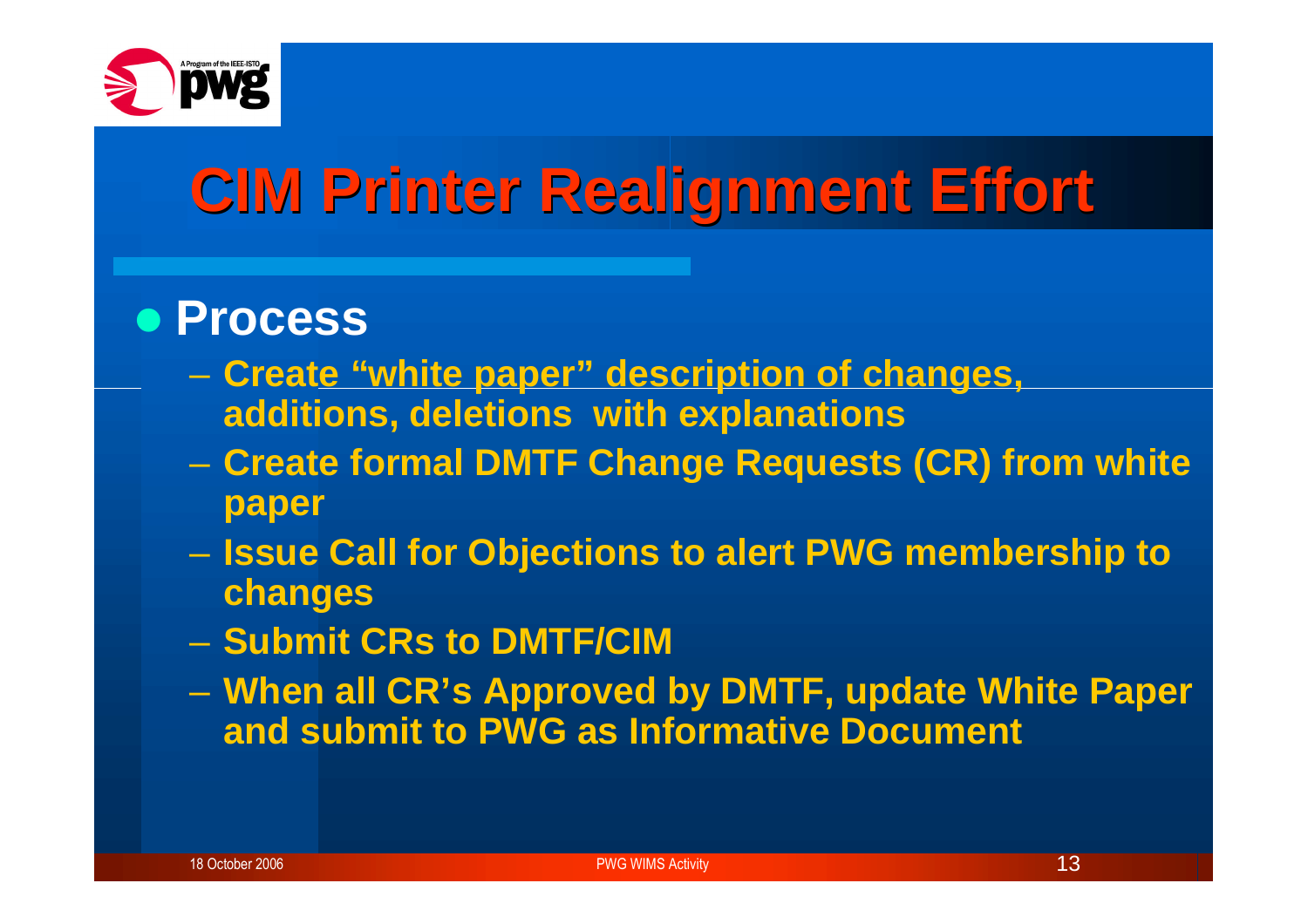

# **CIM Realignment Phases**

- **Phase 1 - Editorial corrections; mapping objects, additional Enums**
	- **Change Requests complete, submitted and approved – should appear in next CIM update**
	- **For Change Requests see CIMCoreCR-xxxx documents dated 6/23/2006 in ftp://ftp.pwg.org/pub/pwg/wims/wd/**
	- **White Paper posted at ftp://ftp.pwg.org/pub/pwg/wims/wd/wdwimscimprint10-20060618.htm**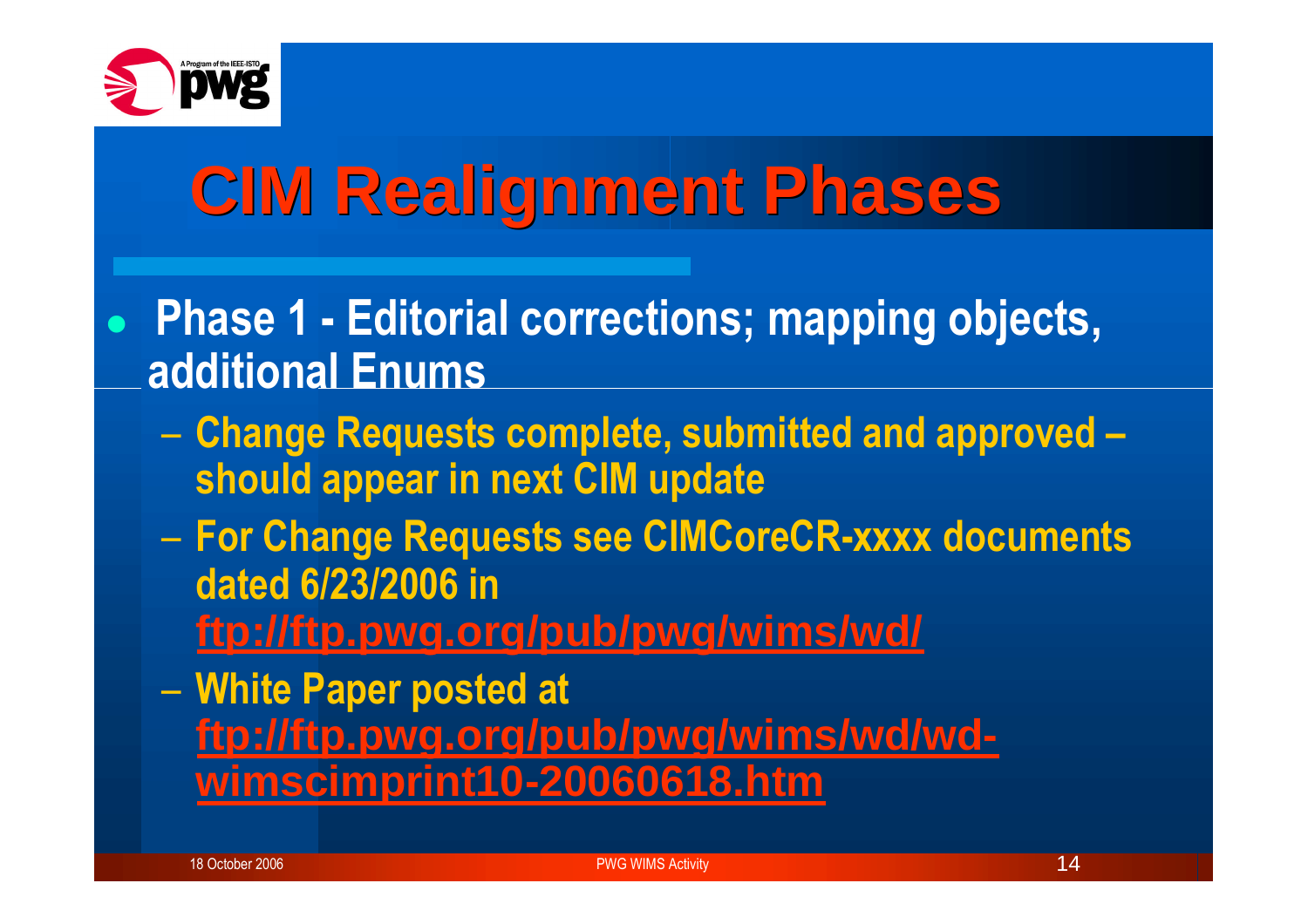

# **CIM Realignment Phases**

- **Phase 2 - Fix definitions of ambiguous properties, deprecate non-interoperable properties; move properties to correct parent class**
- **Phase 3 – Add needed management items that are available through printer management applications**
	- **Decision to do Phase 2 and Phase 3 concurrently**
	- **Recently completed exhaustive review of elements in Printer MIB to be incorporated**
	- **Presently considering most effective mapping of MIB tables into CIM structure**

18 October 2006 **PWG WIMS Activity** 15 Activity 15 Activity 15 Activity 15 Activity 15 Activity 15 Activity 15 Activity 15 Activity 15 Activity 15 Activity 15 Activity 15 Activity 15 Activity 16 Activity 15 Activity 15 Ac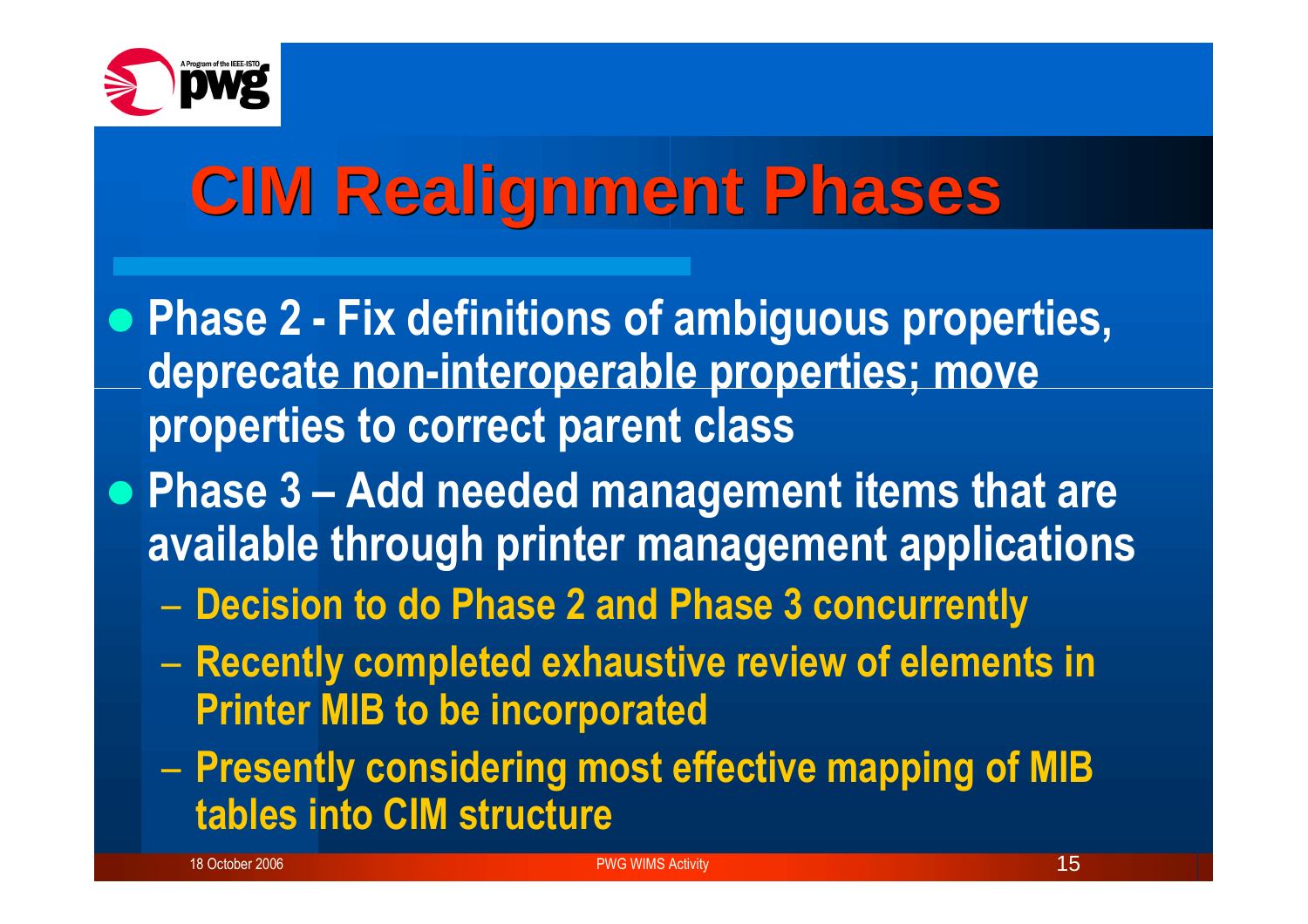

#### **Plan for Phases 2 & 3**

**• Sequentially Address Existing Printer Management Structures, in the following order**

- **Printer MIB**
- **IPP Printer Elements**
- **IPP Job Elements and Job MIB**
- **Finisher MIB, perhaps aspects of HR MIB**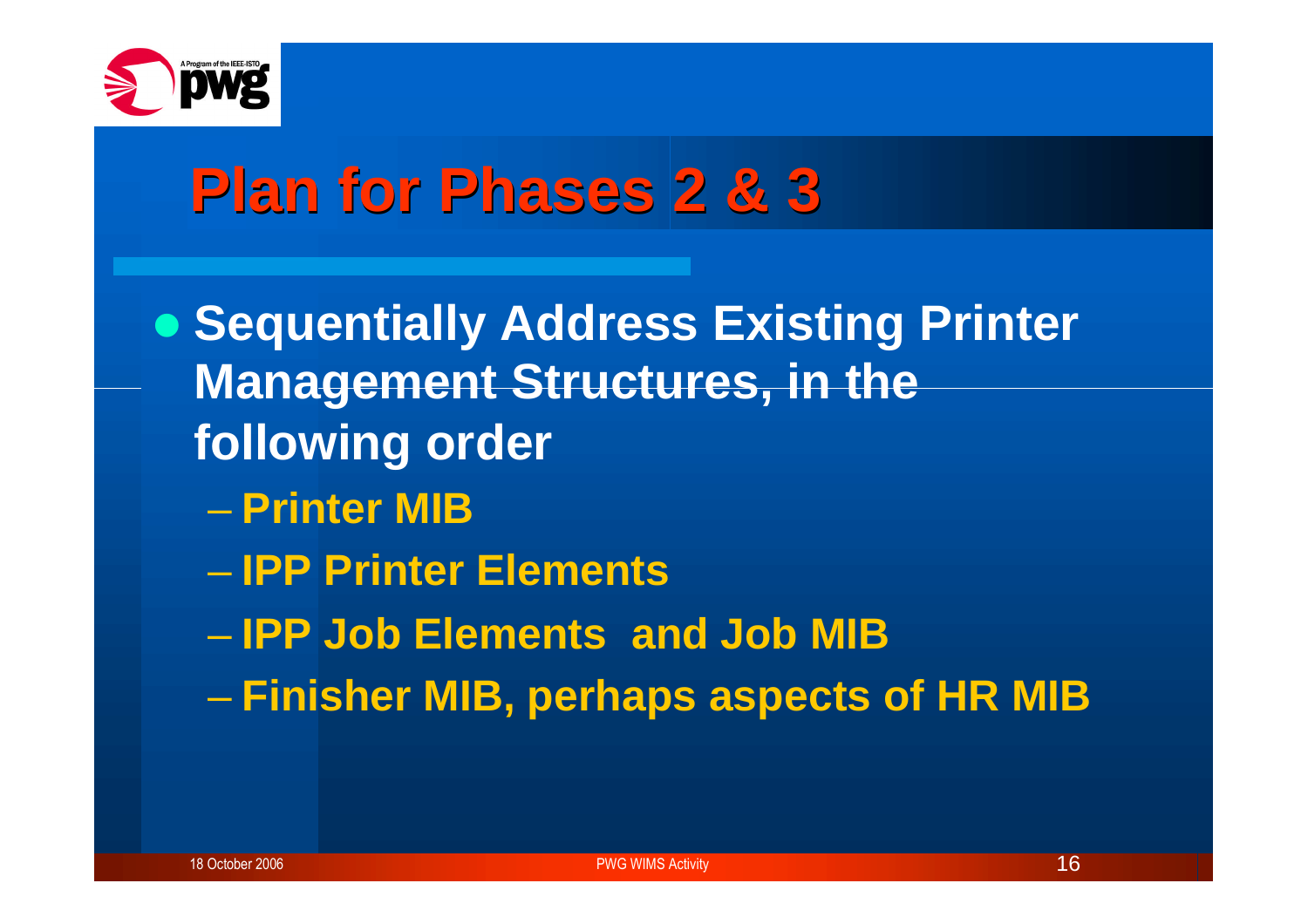

#### **Plan for Phases 2 & 3**

#### **For Each of these Structures**

- **Determine what management elements in this existing structure should be included in the CIM model**
- **Determine if each element exists in the current model, and if so whether it is under the correct class**
- **If it does not exist, add it at an appropriate place in the model**
- **If it exists but is inappropriately located, deprecate it and add it at an appropriate place in the model**
- **Create and Submit the necessary set of CR's to CIM**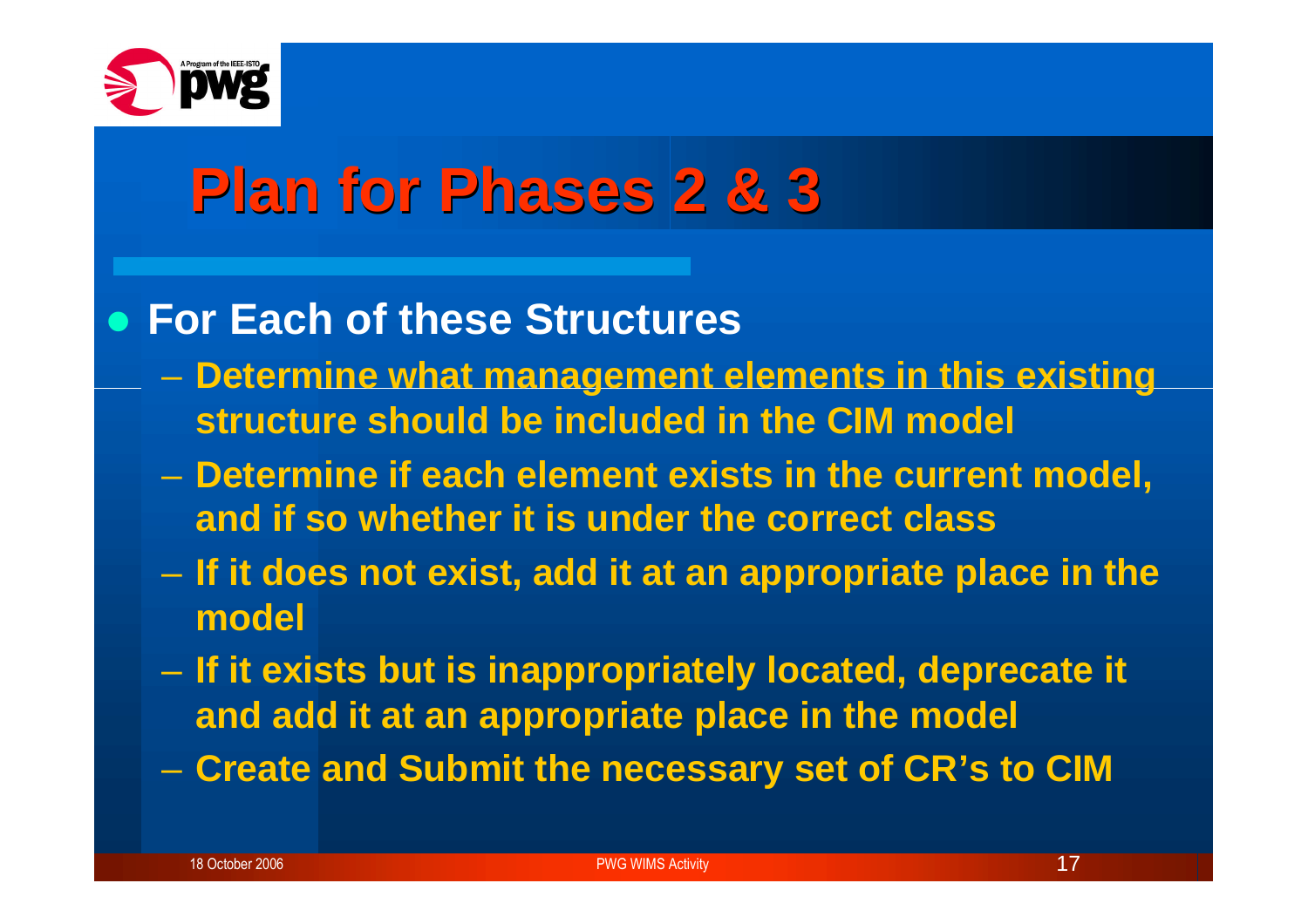

#### **Short Term Milestones**

- **Working on Elements from Printer MIB that have been selected for inclusion**
	- **Early December 2006: Complete MIB to MOF tool to make conversion easier**
	- **Early March 2007: Change Requests Completed and submitted to PWG under Call for Objections**
	- **April 2007: Change Requests Submitted to CIM.**
- **Consideration of IPP as a Printer Object Source will start in January and will proceed concurrent with documentation of Printer MIB elements**